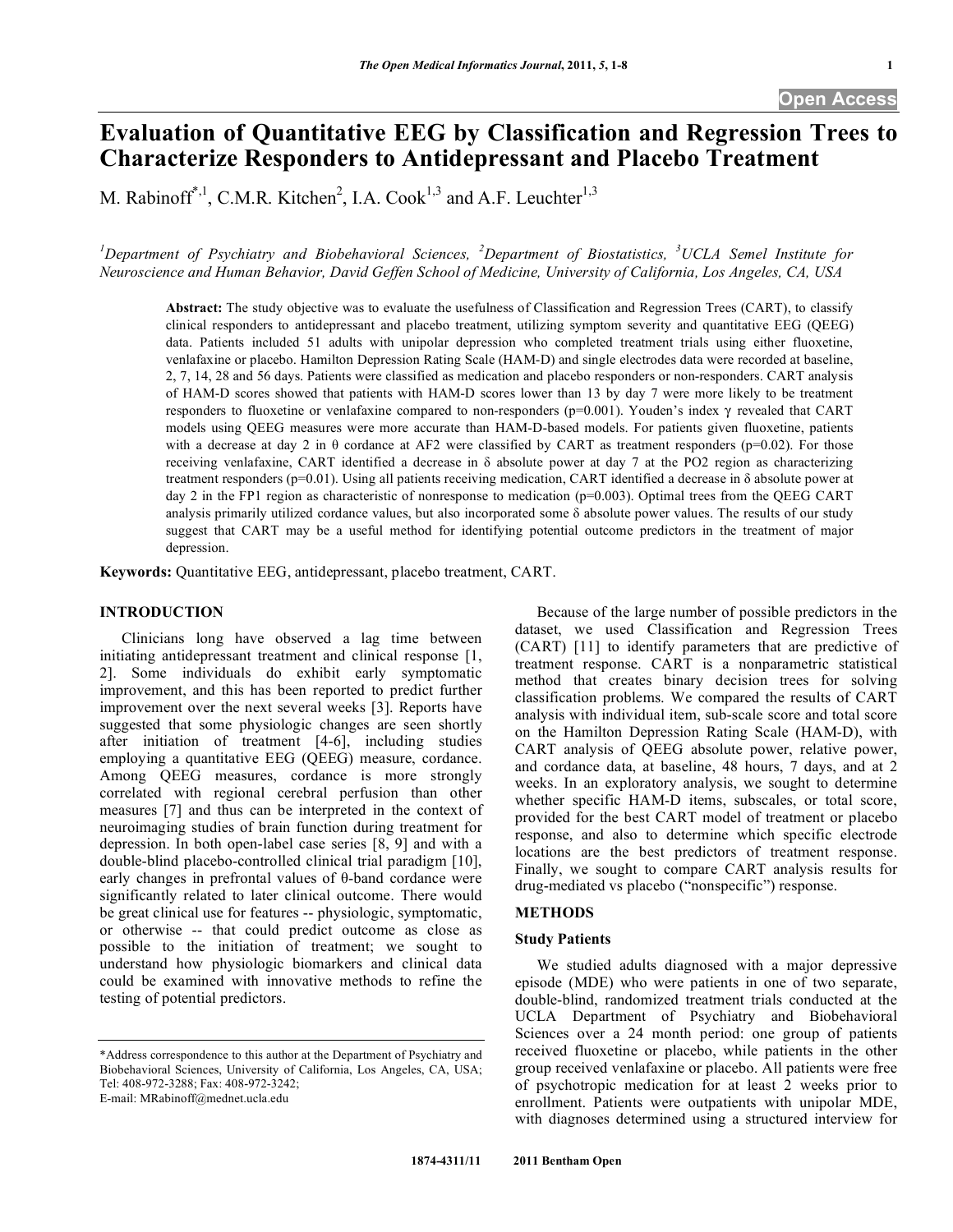DSM-IV [12], and with scores  $\geq 16$  on the 17-item Hamilton Depression Rating Scale (HAM-D) at intake. No additional psychotropic medications were permitted during the trials (e.g., no sedative or hypnotic medications). Recruitment mechanisms as well as inclusion and exclusion criteria were identical for both protocols (Table **1**). In accordance with principles of the Helsinki Declaration of 1975, both protocols were approved by the UCLA Institutional Review Board, and informed consent to participate in this research was obtained from all patients. Patient confidentiality was maintained for all patients.

 A total of 51 patients completed the protocols and were examined for the present report (24 from the fluoxetine vs placebo trial, and 27 from the venlafaxine vs placebo trial), and had been the subject of our previous report on early physiologic changes [10]. Groups (Placebo, Fluoxetine, and Venlafaxine) were comparable at pretreatment baseline on demographic and clinical parameters. We defined clinical response as reduction in final depression severity to a HAM-D score of  $\leq 10$  points. The two studies had similar drop-out rates, as well as response rates to medication and placebo. Because of the high degree of comparability of the patients from two trials, data could be pooled.

# **Experimental Procedures**

# *Fluoxetine and Venlafaxine Treatment Trial Designs*

 The nine-week protocol employed two phases. Patients first entered a one-week, single-blind placebo lead-in phase. Patients who failed to meet study entry criteria at the end of lead-in (e.g., because of intolerable side effects to placebo, or a strong placebo response (no longer meeting inclusion criteria)) were removed from the protocol and were referred for open-label treatment. Patients eligible to continue in the protocol entered a double-blind phase and were randomized to receive 8 weeks of either placebo or active medication (fluoxetine 20 mg po QD in the first protocol or venlafaxine 150 mg po QD in the second) dispensed in identical capsules. Patients receiving fluoxetine were given 20 mg/d and continued at that dose for the 8 weeks; patients receiving venlafaxine began at 37.5 mg/d, increased over a week to 150 mg/d, and then continued at that dose for the remaining 7 weeks. To preserve blinding, placebo "dose" was escalated in that trial.

 All patients received brief sessions of supportive psychotherapy during the blinded phase of the study, in order to address safety concerns about dispensing placebo alone to patients with significant depression (15-25 minutes of unstructured counseling and assistance in problem solving by a research nurse at the follow-up visits). Follow-up visits for symptom/side effect monitoring and for the supportive therapy took place at two days and at weekly intervals thereafter after the start of the double-blind phase of the study. Symptoms were monitored with a focused clinical interview, clinician rating scales (e.g., HAM-D), and selfrating scales. At the end of the 8 week double-blind phase, the blinding was broken and HAM-D scores were used to categorize patients as responders or non-responders.

# *QEEG Data Acquisition*

 QEEG recordings were obtained (a) at pretreatment baseline prior to randomization, (b) at 48 hours (after two doses of drug or placebo), and (c) after 1 week on medication or placebo, as shown in Fig. (**1**). Recordings were made with the QND System (Neurodata, Inc., Pasadena, CA), using procedures employed in our previous reports and summarized here. Patients were instructed to rest in the eyes-closed, maximally alert state, in a quiet room with subdued lighting. The technicians monitored the QEEG data in real-time during the recording, and re-alerted the patients every 30-45 seconds as needed to avoid drowsiness. Electrodes were placed with an electrode cap (ElectroCap, Eaton, OH) using 35 recording electrodes distributed across the head according to the International 10-20 System arrangement (Fig. **2**). Data were collected using a Pz referential montage and were digitized at 256 samples/channel/sec by the QND system (bandpass filtered 0.3 - 70 Hz).

 Each EEG recording was reviewed by a technician who was blinded to the identity of the patient, treatment condition, and clinical status; the first 20-32 seconds of artifact-free data were selected to be processed. A second technician reviewed these selections for accuracy. These selections were then processed using a fast Fourier transform to obtain absolute and relative power values in four frequency bands (0.5-4 Hz, 4-8 Hz, 8-12 Hz, and 12-20 Hz). "Absolute power" describes the amount of power in a frequency band at a given electrode (measured in  $\mu$ V<sup>2</sup>), and "relative power" is the percentage (%) of power contained in

| 1) current major depressive episode                                                                                                                                                        |  |  |  |  |
|--------------------------------------------------------------------------------------------------------------------------------------------------------------------------------------------|--|--|--|--|
| 2) symptom severity score of 17 or more on the 17-item Hamilton Depression Rating Scale (HAM-D), with item $\#1 > 2$ .                                                                     |  |  |  |  |
| 1) Bipolar Disorder                                                                                                                                                                        |  |  |  |  |
| 2) any psychotic symptoms (e.g. depression with psychotic features or an Axis I psychotic illness)                                                                                         |  |  |  |  |
| 3) dementia                                                                                                                                                                                |  |  |  |  |
| 4) delirium                                                                                                                                                                                |  |  |  |  |
| 5) substance-related disorders.                                                                                                                                                            |  |  |  |  |
| 6) eating disorders.                                                                                                                                                                       |  |  |  |  |
| 7) cluster A or B Axis II disorders                                                                                                                                                        |  |  |  |  |
| 8) treatment with electroconvulsive therapy (ECT) in the prior six months                                                                                                                  |  |  |  |  |
| 9) any past history of craniotomy, skull fracture, seizures, or significant neurological illness                                                                                           |  |  |  |  |
| 10) past history of suicidal intent, plan, or attempt. The development of active suicidal ideation during the study was a criterion for<br>unblinding and initiating open-label treatment. |  |  |  |  |
|                                                                                                                                                                                            |  |  |  |  |

**Table 1. Inclusion and Exclusion Criteria** 

oth the fluoxetine and venlafaxine trial groups [10].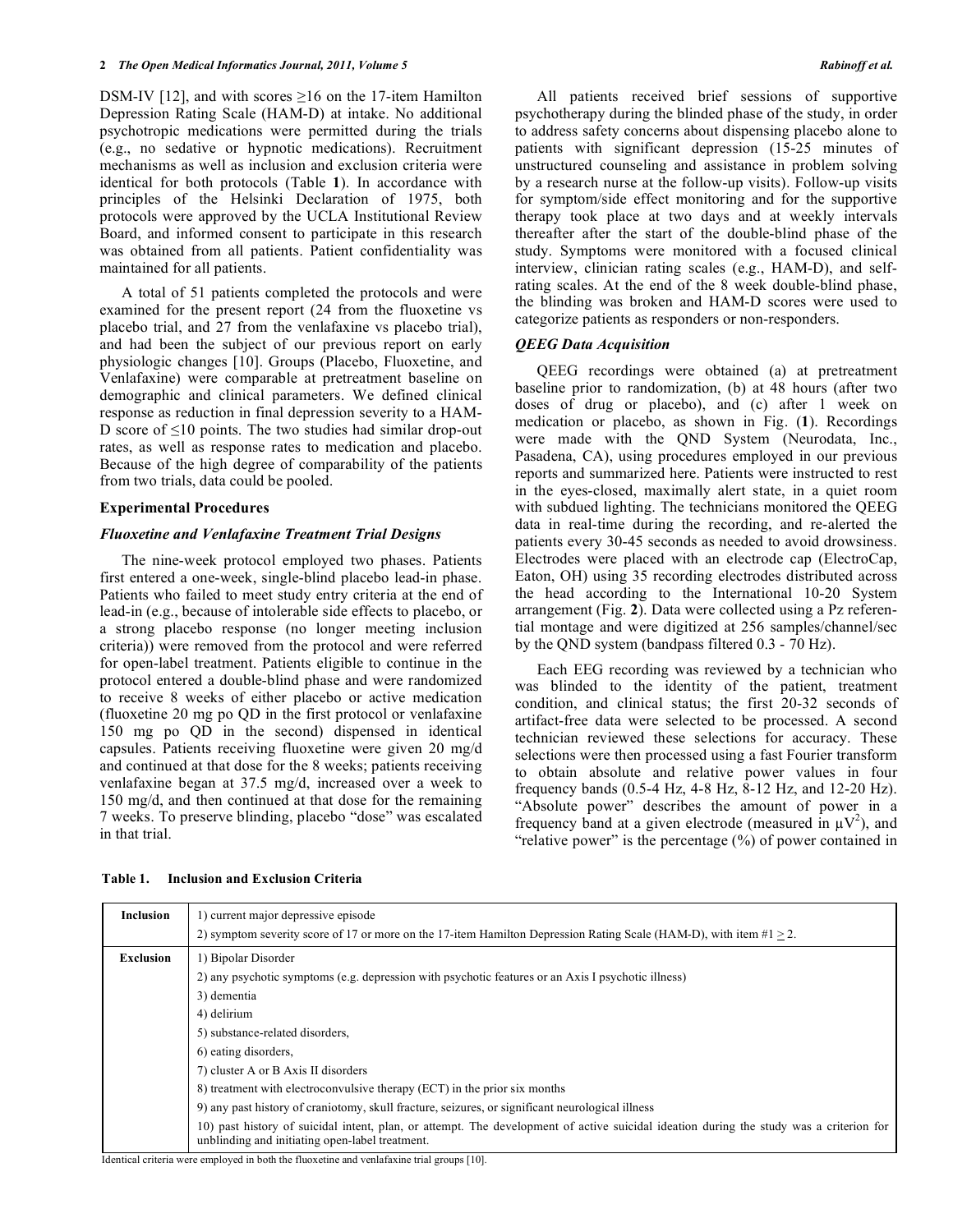

**Fig. (1).** Experimental Protocol Timeline. Subjects were assessed and enrolled at "intake", had the pretreatment baseline EEG recorded at that time, and then participated in a one week, single-blind placebo lead-in phase. Randomization to treatment modality (active medication or placebo) took place at the time marked "start of treatment", Another EEG was recorded after 48 hours of treatment and again at 1 week. Clinical assessment to determine outcome (responder vs non-responder) took place after 8 weeks of treatment (9 weeks in study altogether). Subjects were monitored weekly during the double-blind treatment (arrows not shown) for clinical changes and adverse reactions [10].

a frequency band, relative to the total power across the entire spectrum (0.5-20 Hz) computed separately for each electrode. The QEEG data were reformatted offline to compute linked-ear-reference absolute and relative power values; these values were used in the regional measure analyses described below. QEEG data were also reformatted to bipolar channel pairs and processed further to yield cordance values (below).

# *Cordance Calculations*

 Cordance was calculated by combining conventional QEEG absolute and relative power measures in a common metric, and was computed in three steps using methods we have detailed previously [13, 14] and described briefly here. First, EEG power values were computed using a reattributional electrode montage (Fig. **2**) because that montage afforded the highest correlation between EEG measures and PET measures of regional cerebral blood flow. Second, these values were normalized across all electrode sites using a z-transformation, yielding Anorm(s,f)  $\&$ Rnorm(s,f) for all sites s and frequency bands f. Third, cordance values (Z) were formed as the sum of Anorm and Rnorm.

$$
Z(s,f) = \text{Anorm}(s,f) + \text{Rnorm}(s,f)
$$



**Fig. (2).** Electrode montage. The 35 scalp electrodes from the extended International 10-20 system. Line segments denote bipolar channels used in the reattributional montage. Electrodes included in the calculation of average prefrontal cordance are Fp1, Fp2, and Fpz [14].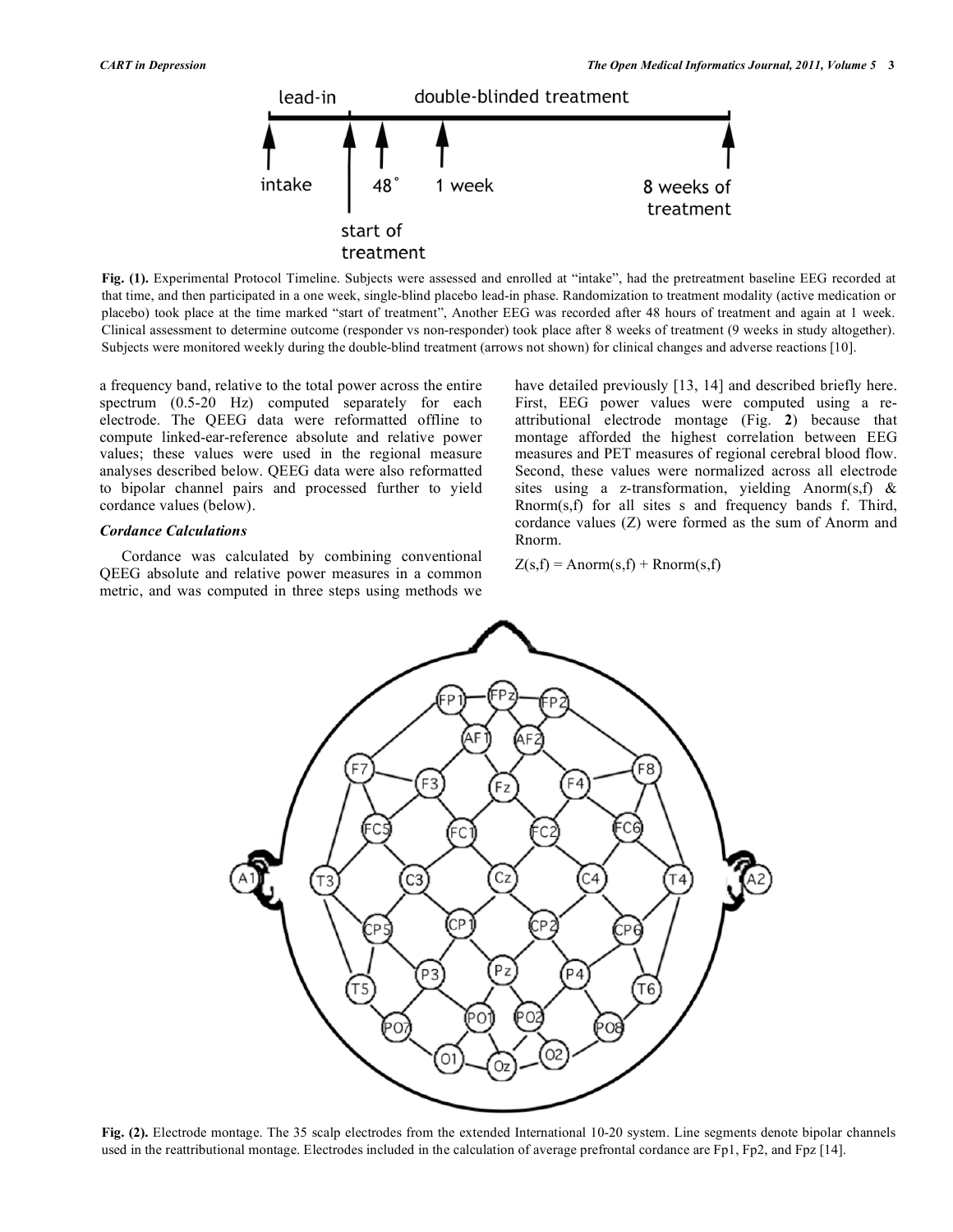# **Data Analysis and Statistical Methods**

# *Software*

 Software utilized for statistical analysis included SAS version 8 (SAS Institute, Cary, NC), and for CART analysis, Salford Systems' CART version 5.0 (Salford Systems, San Diego CA).

# *Patient Categorization*

 Patients were categorized both by treatment (fluoxetine, venlafaxine or placebo) and by outcome (response/nonresponse). A final 17-item HAM-D score of <10 at the end of the 8 week double-blind phase was used to define the responders [10, 15]. As noted earlier, patients from the fluoxetine and venlafaxine trials did not differ significantly in response rates or demographic parameters and thus were pooled for these analyses. Outcomes were evaluated using the entire HAM-D scores, and also using two frequentlyemployed unidimensional subscales derived from the full HAM-D: the Bech Melancholia subscale [16] (Bech *et al*., 1975) and Maier-Philipp Severity subscale [17]. These were considered because, in a meta-analysis by Faries *et al*. [18], they had shown greater size effects and applicability to smaller sample sizes than the full 17-item HAM-D. Both subscales include items 1 (depressed mood), 2 (feelings of guilt), 7 (work and activities), 8 (psychomotor retardation) and 10 (anxiety/psychic). The Bech subscale also includes item 13 (somatic symptoms/general), while the Maier-Philipp subscale includes item 9 (agitation).

#### *Electrode and Regional Analyses*

 Our primary analyses with QEEG measures employed data from each of the 35 individual electrodes. Based on prior significant findings for the prefrontal region, we also examined the prefrontal region by averaging the individual values from the three prefrontal channels (FP1, FP2, FPZ) as had been done in those earlier reports [9, 10].

# *CART Method*

 Data were analyzed using classification and regression tree analysis (CART) [11]. This is a novel application of CART analysis to clinical and physiologic data in mood disorders, and so merits more extensive description. CART is a nonparametric statistical methodology that creates binary decision trees: the methodology recursively partitions the parameter space to classify patients by category with the fewest mistakes (termed purity). The binary decision tree contains nodes connected by branches. The root node contains all patients. A binary decision tree is created by partitioning a node into two daughter nodes. The objective of the analysis is to find partitions of the data such that the end nodes (terminal nodes) are as homogeneous as possible. The quantitative measure of node homogeneity is termed the impurity function. The simplest idealization of the impurity function is the number of patients who meet an objective criteria divided by the total number of patients in the node. Ratios close to 0 or 1 are considered more pure.

 To partition a node, CART examines all possible splits of the explanatory variables. In general, the number of possible splits for ordinal or continuous variables is 1 less the number of distinctly observed values. A potential split is judged by its reduction of the impurity function for both daughter

nodes it creates. The partitioning iteratively continues by splitting both of the daughter nodes into 2 daughter nodes and continues until the tree is saturated, that is, until no further partitions can be performed.

 Although the tree grown may fit a given dataset well, it may be overfit to that sample and perform poorly with a different sample. The optimal number of terminal nodes can be determined by cost-complexity pruning [11]. Cost complexity is defined as  $R_o(T) = R(T) + \alpha |T|$ , where  $\alpha$  is the cost-complexity parameter, R(T) is the misclassification error and  $|T|$  is the number of terminal nodes in tree T. Brieman has shown that for any value of  $\alpha$ , there is an optimal tree that minimizes the cost-complexity. To find the optimal tree, a cross-validation approach can be used. The data set is split into V subsets and a tree is constructed from V-1 subsets and validated on the sample that was left out. The procedure is repeated V times producing V trees. The average of the prediction errors across all trees of a certain complexity is used as the final prediction error. The optimal tree is selected as the minimum size tree among those trees whose cross-validation error is within 1 standard deviation of the minimum cross-validation error.

 An advantage of CART is its handling of missing data through surrogate variables. For every split, CART examines the primary splitter as well as other variable splits that minimize impurity. A surrogate split attempts to mimic the result of the primary split. Another advantage of CART is its handling of variable interactions. The binary tree structure shows the effects of variable interactions at the optimal splits. Logistic regression is a special case of CART. However with a large number of parameters it is computationally infeasible to examine every possible subset along with their interactions with logistic regression. CART's utility is that its algorithm does exactly that and determines the combination of variables that best increase its predictive power.

 Sensitivity, specificity, and positive- and negativepredictive values were calculated using entire trees. We also calculated the likelihood ratio of a negative test which is defined as (1-specificity)/ sensitivity, the likelihood ratio of a positive test which is defined as sensitivity/ (1-specificity), and Youden's index  $\gamma$  which is defined as sensitivity + specificity -1, all of which are summary measures of both sensitivity and specificity [19]. Models were compared using Youden's index where higher values of  $\gamma$  are desirable. Single node trees were assessed using Fisher's exact test.

 Treatment response served as the primary outcome variable used for the analyses. Potential predictors of treatment response were HAM-D individual items, Bech and Maier-Philipps subscales, and total score at baseline, 2 and 7 days, QEEG scores at baseline, 2 and 7 days. Models were compared using Youden's index  $\gamma$ .

# **RESULTS**

# **Clinical Response**

 Thirteen of 25 patients (52%) responded to medication: seven of 13 patients (54%) responded to treatment with fluoxetine, and six of 12 (50%) responded to venlafaxine. Response rates to medication between the two studies were not statistically different. The placebo response rate was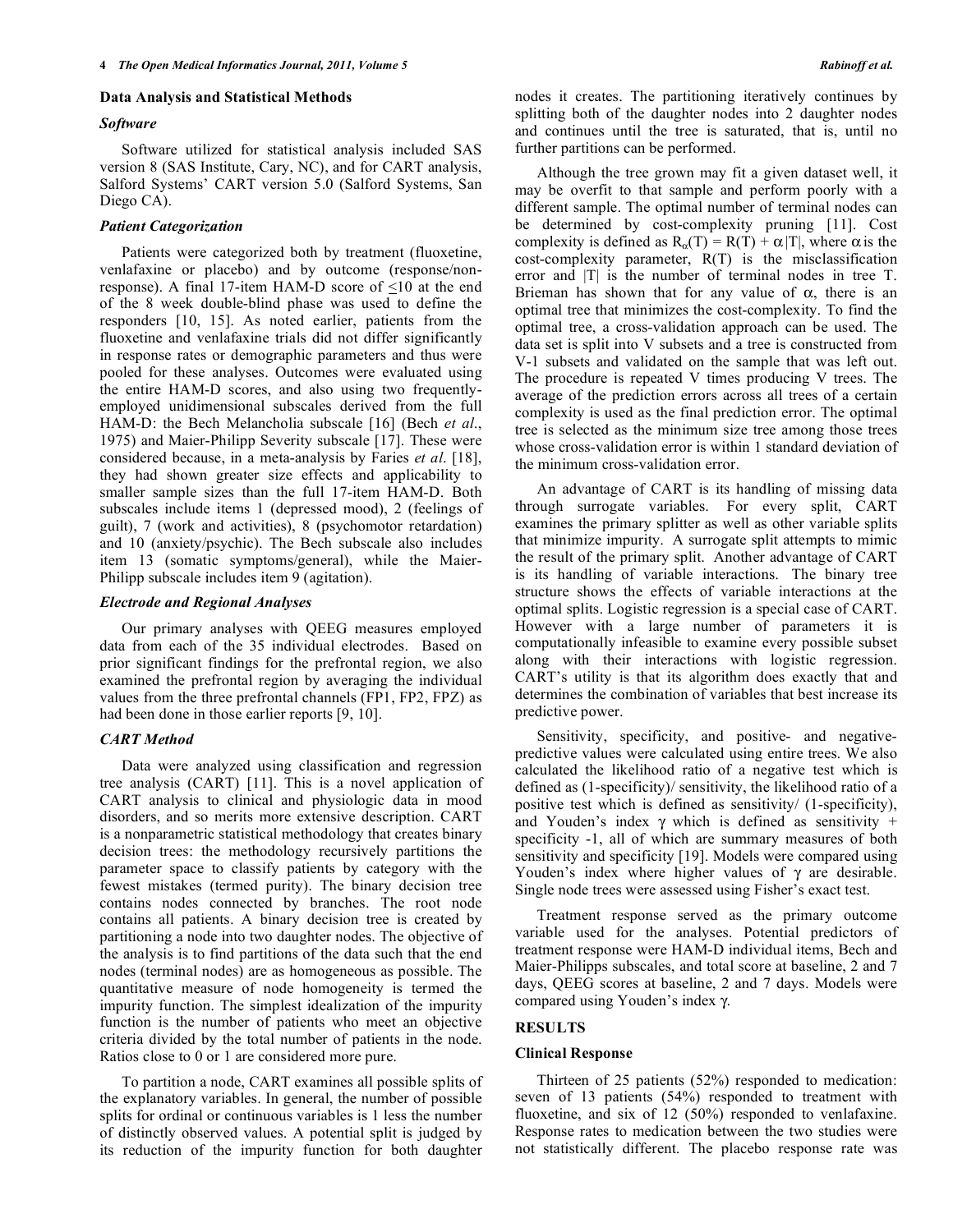38% (10 of 26). A majority of patients in both responder groups had sustained decreases in depression rating scores (7/13 M-R and 7/10 P-R). Clinical differences between groups did not emerge until 4 weeks of treatment. Responders were significantly different from non-responders on final HAM-D ( $F(1,49)$ =121.4, p< 0.0001). Both responder groups had comparable clinical outcomes (final HAM-D 6.0  $\pm$  3.1 for M-R and 6.1  $\pm$  3.4 for P-R); both non-responder groups also showed equivalent clinical endpoints (final HAM-D 18.4  $\pm$  4.6 for M-NR and 17.9  $\pm$  4.5 for P-NR).

# **Logistic Regression Analyses of Clinical Data**

 For venlafaxine and fluoxetine combined, medication non-responders were more likely to have HAM-D total scores greater or equal to 13 compared to treatment responders at 1 week of treatment (p=0.001 by Fisher's exact test). The sensitivity of this test was 0.73 with 100% specificity. The positive predictive value was 1 and the negative predictive value was 0.786. Youden's index  $\gamma$  was 0.73. The likelihood ratio of a negative test was 0.27. Total HAM-D score at week 1 was also significant by logistic regression OR=0.762 (CI 0.606, 0.959), p=0.02. We also assessed individual HAM-D scores at baseline in terms of treatment response, and found no significant association between initial HAM-D scores and outcomes. For patients receiving placebo, those with scores less than 2 on item 6 of the HAM-D scale (late insomnia) at baseline were more likely to be placebo responders (p=0.05). The sensitivity of this test was 100% and the specificity was 0.47. The positive predictive value was 0.47, negative predictive value 1. The likelihood ratio of positive test was 1.89 and the likelihood ratio of a negative test was 0. Youden's index  $\gamma$  was 0.47 (Table **2**).

# **CART Analysis of QEEG Data**

 QEEG change scores were calculated as change in QEEG scores from baseline to time of recording (day 2, day 7, day 14, day 28 or day 56). Purity was measured using the Entropy criteria and 10-fold cross validation was used to assess the stability of the trees. The data were also analyzed by logistic regression.

 Using the combined sample of fluoxetine and venlafaxine, patients with a change from baseline to day 2 in  $\delta$  absolute power at FP1  $\leq$  -0.371 were less likely to be treatment responders (P=0.0034). Looking further down the classification tree, medication responders were more likely to have a change from baseline to day  $2$  in  $\delta$  absolute power at  $FPI > -0.371$ , and have change from baseline to 7 day for  $\theta$  cordance at AF2  $\leq$  0.862. Overall, 11 of 13 treatment responders and 12 of 12 treatment non-responders were correctly classified. The sensitivity of this test was 0.85 and the specificity was 100%. The positive predictive value was 1 and the negative predictive value was 0.86. The likelihood ratio of a negative test was  $0.15$  and  $\gamma$  was 0.85. The CART results are given in Fig. (**3**).

 Each medication was then considered separately. For fluoxetine, patients with a change from baseline to day 2 in  $\theta$ cordance at  $AF2 < -0.336$  were more likely to be treatment responders than patients with higher changes (p=0.021 by Fisher's exact test). Five of 7 treatment responders and 6 of 6 treatment non-responders were correctly classified. The sensitivity of this test was 0.71 and the specificity was 100%. The positive predictive value was 1 and the negative predictive value was 0.75. The likelihood ratio of a negative test was 0.29 and  $\gamma$  was 0.71.

 For venlafaxine, patients with changes from baseline to day 7 in  $\delta$  absolute power at PO2 < -0.557 were more likely to be treatment responders (p=0.015 by Fishers exact test). Five of 6 treatment responders and 6 of 6 treatment nonresponders were correctly classified. The sensitivity of this test was 0.83 and the specificity was 100%. The positive predictive value was 1 and the negative predictive value was 0.86. The likelihood ratio of a negative test was 0.17 and  $\gamma$ was 0.83. The CART results are given in Fig. (**3**). Placebo non-responders were more likely to have  $\theta$  cordance changes from baseline to day 7 at  $T4 < 0.202$  (p=0.004). Twelve of 16 placebo non-responders were correctly classified and 9 of 10 placebo responders were correctly classified. The sensitivity of this test was 0.90 and the specificity was 0.75. The positive predictive value was 0.69 and the negative predictive value was 0.92. The likelihood ratio of a negative test was 0.13, the likelihood ratio for a positive test was 3.6 and  $\gamma$  was 0.65.

 When the average of absolute power, relative power, or cordance values from the 3 individual prefrontal leads were used to examine the prefrontal region as had been done previously [10], the CART method identified no significant relationship between these variables and clinical outcome.

# **DISCUSSION**

 Three central findings emerged from this preliminary study. First, the CART method was able to identify clinical features during treatment that were significantly related to outcome. Second, CART confirmed that the use of prefrontal

| Model                    | <b>Sensitivity</b> | <b>Specificity</b> | <b>PPV</b> | <b>NPV</b> | w    |
|--------------------------|--------------------|--------------------|------------|------------|------|
| HAM-D CART-F and V       | 0.73               |                    |            | 0.786      | 0.73 |
| HAM-D CART-Pbo           |                    | 0.47               | 0.47       |            | 0.47 |
| <b>OEEG CART-F and V</b> | 0.85               |                    |            | 0.86       | 0.85 |
| <b>OEEG CART-F</b>       | 0.71               |                    |            | 0.75       | 0.71 |
| <b>OEEG CART-V</b>       | 0.83               |                    |            | 0.86       | 0.83 |
| OEEG CART-Pbo            | 0.9                | 0.75               | 0.69       | 0.92       | 0.65 |

#### **Table 2. Summary of Statistical Measures**

 $F =$  fluoxetine, V = venlafaxine, Pbo = placebo, PPV = positive predictive value, NPV = negative predictive value,  $\gamma$  = Youden's index  $\gamma$ .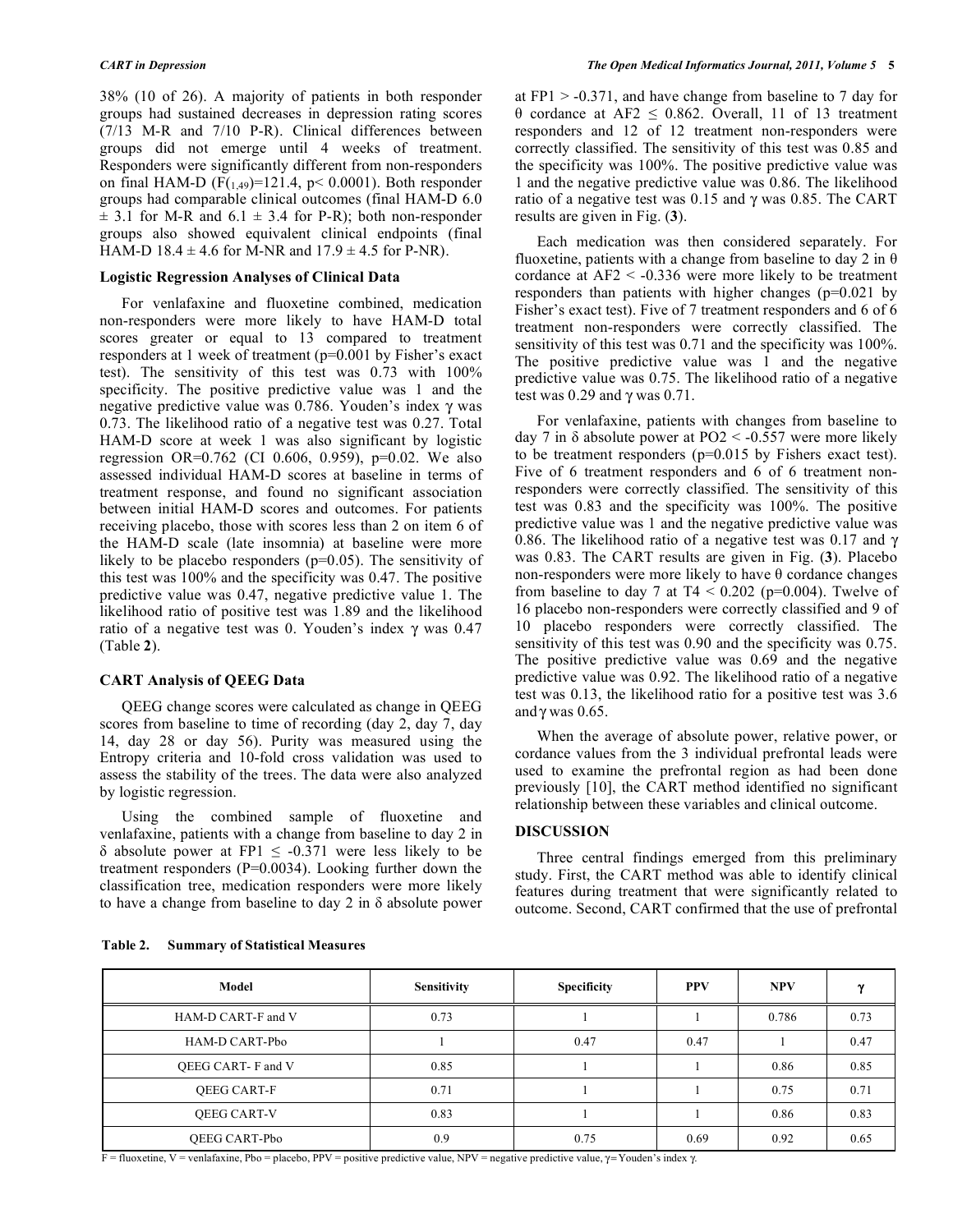

Fig. (3). QEEG CART tree of fluoxetine and venlafaxine.  $\Delta 2$  DA FP1 = the change from baseline to day 2 for  $\delta$  absolute score at FP1.  $\Delta$ 7 TZ AF2 = the change from baseline to day 7 for  $\theta$  Z score at AF2.

physiologic data is useful in predicting clinical outcome, though with refinement in the regional specificity compared with prior work. Third, response to placebo was associated with changes in temporal activity, a new observation. We believe this report is the first use of CART to examine clinical and physiologic features of response to antidepressant medications, and find that this method merits further use in psychiatric research.

 These results are based on a small sample of patients and further studies are necessary to confirm the findings. One should also note that CART also differs from traditional statistical tests in that the objective function for CART is to maximize purity in the groups and not to minimize the error in fitting a functional form. CART also recursively examines every variable as well as the optimal split point for the variable. The hierarchical nature of the tree also yields information about interactions. Owing to the recursive nature of CART, it is not amenable to traditional notions of pvalues.

 Applying CART to HAM-D score data, we found that patients taking fluoxetine and venlafaxine were more likely to be treatment responders if the total HAM-D score was less than 13 at 1 week of treatment. We also found that patients who were randomized to placebo and had a score less than 2 on item 6 of the HAM-D were more likely to respond to placebo. When we used CART to examine the QEEG data we were able to obtain models that had higher accuracy for both treated and placebo patients.

 All of the QEEG data, CART models selected cordance and absolute power measures. Of interest, relative power values were never chosen as optimal predictors. However this is a relatively small sample size, so caution must be used in any generalizations.

 Cook *et al*. [10] found that medication responders uniquely showed significant decreases in prefrontal cordance at 48 hours and 1 week, and that no other brain regions had significant changes. In this study, CART analysis found significant results utilizing single point electrode data within the prefrontal region examined in that prior report. For the optimal CART tree investigating treatment responders versus non-responders, for the initial CART split value, 12 out of 13 treatment responders had change from baseline to day 2  $\delta$ absolute power at  $FPI > -0.371$ , while 8 out of 12 treatment responders had scores  $\leq$  -0.371.

In the optimal categorization tree identified by CART,  $\theta$ cordance and  $\delta$  absolute power were the only QEEG parameters that were included. Cordance values may be interpreted as reflecting regional cortical perfusion, so that a lower cordance value may reflect less regional activity in the area recorded by the electrode, while a higher value may reflect increased activity. For the optimal CART tree investigating treatment responders versus non-responders for both medications combined, 11 of 12 treatment responders had a lesser increase, or greater decrease, in cordance from baseline to day 7 at AF2 than in the treatment nonresponders.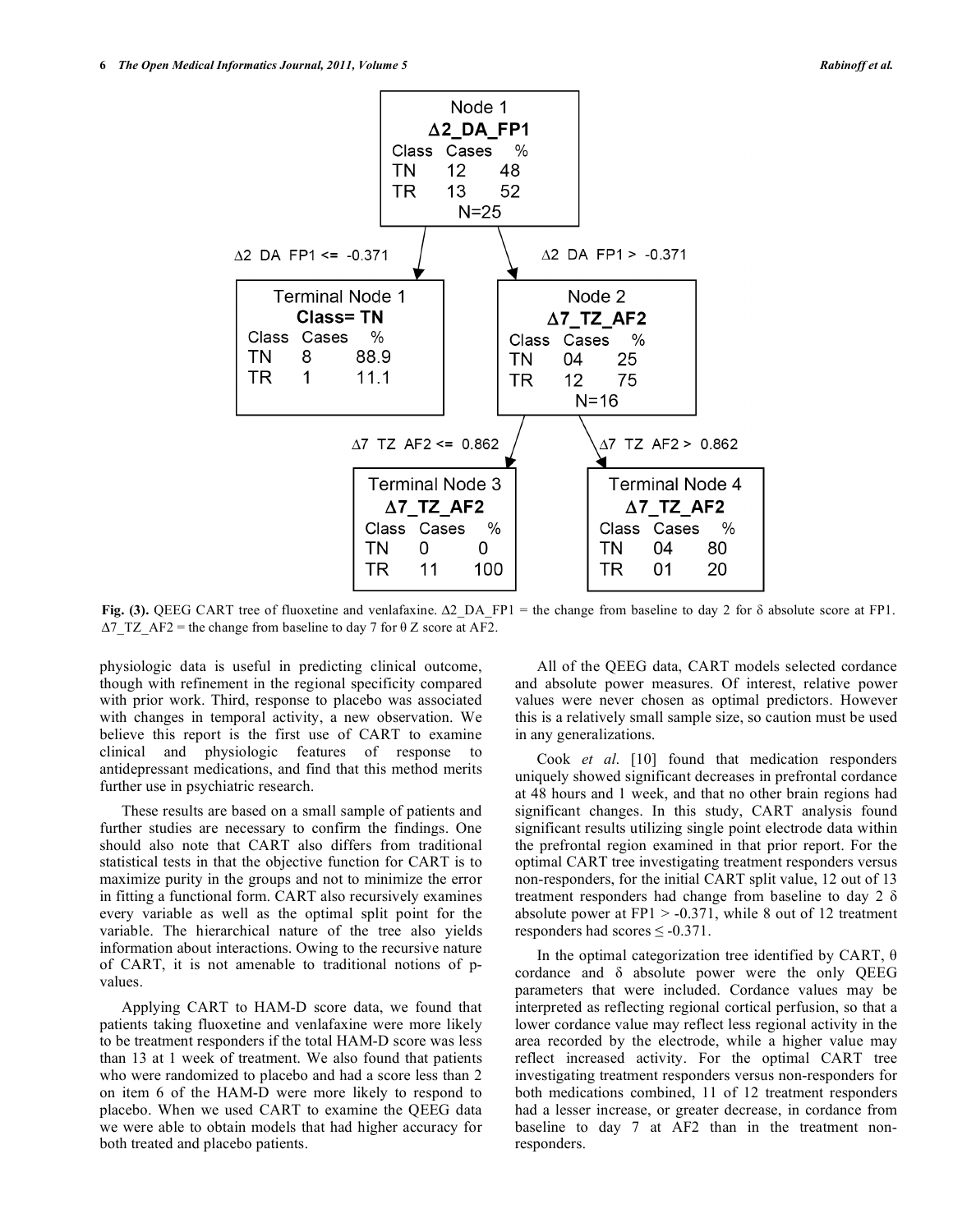For fluoxetine we found that patients with a change in cordance from baseline to day 2 at  $AF2 < -0.336$  were more likely to be treatment responders than patients with higher changes: fluoxetine treatment responders may have had a greater decrease in cortical perfusion, and neuronal activity, in the area recorded by the AF2 electrode.

 Placebo non-responders were more likely to have cordance changes from baseline to day 7 at  $T4 < 0.202$ : placebo responders were more likely to have a greater increase in cortical perfusion, and neuronal activity, in the area recorded by the T4 electrode.

 These findings are consistent with findings from other researchers showing a decrease in prefrontal cortex metabolism with successful treatment of major depressive disorder with paroxetine [20]. In addition, the CART findings regarding placebo responders may provide complementary information about placebo treatment to the findings in a previous study from our lab with the same patients that showed cordance changes suggestive of increased prefrontal cortical perfusion in placebo responders [21].

 The different electrodes selected for optimal CART analysis trees for the different medications may reflect the effect of the specific medications on specific areas of the brain (and involved pathways), and in relationship to  $\theta$ cordance changes, may reflect changes in cortical perfusion induced by the specific medications that have relevance for understanding the mechanisms underlying treatment response (vs non-response).

 Of interest, out of 35 electrodes providing data, 4 electrodes provided data selected for optimal CART trees, and all but 1 (FP1) were from outside the prefrontal region. However, data from FP1 was used as the primary split in the optimal CART tree for fluoxetine plus venlafaxine treatment responders vs non-responders.

Prior work with cordance [9, 10, 21] had identified changes in the prefrontal region as biomarkers of treatment response; those studies tested regional hypotheses and explicitly did not consider the 35 individual electrodes in order to avoid Type II statistical errors. In our present dataset, only prefrontal data from FP1 was included in the optimal CART trees, along with AF2, PO2 and T4 electrodes. These findings suggest that, in addition to considering regions defined in classical neuroanatomical frameworks, future studies should test hypotheses about ensembles of electrodes that may be linked by distributed neuronal networks [22].

 While significance was noted with HAM-D CART analysis, the results could be viewed as reflecting a lesser likelihood of treatment response if patients start with a higher HAM-D score. Optimal QEEG CART analysis in this study found most of the significant electrode points in areas other than the prefrontal cortex, and calculated values for the entire prefrontal region were not found to be significant. These results are not in conflict with the results of a prior study with the same data that only noted significance of the prefrontal cortex when regions of the brain were analyzed [10], and suggest activity at other locations in the brain, such as from the anterior frontal region, may add useful information for predicting active treatment or placebo

response. The application of CART methodology was found to be a useful exploratory tool in investigating QEEG data obtained before and during antidepressant and placebo treatment of unipolar depression. These preliminary results need to be replicated with studies with larger patient numbers.

# **ABBREVIATIONS AND TECHNICAL TERMS**

| Absolute power              | =   | The amount of power in a<br>frequency band at a given<br>electrode (measured in $\mu V^2$ )                                                                                                         |
|-----------------------------|-----|-----------------------------------------------------------------------------------------------------------------------------------------------------------------------------------------------------|
| AF2 region                  | $=$ | The part of the anterior<br>frontal brain region that is<br>recorded by the AF1<br>electrode (see Fig. 2)                                                                                           |
| Alpha-band                  | $=$ | EEG data in the frequency<br>band from 8 up to 12 Hz                                                                                                                                                |
| Beta-band                   | =   | EEG data in the frequency<br>band from 12 up to 20 Hz                                                                                                                                               |
| Clinical responder          | $=$ | A final 17-item HAM-D<br>score of $\leq$ 10 at the end of<br>the 8 week double-blind<br>phase                                                                                                       |
| Cordance                    | $=$ | A value calculated by<br>combining conventional<br>QEEG absolute and relative<br>power measures in a common<br>metric                                                                               |
| $\delta$ (delta) band       | $=$ | EEG data in the frequency<br>band from 0.5 up to 4 Hz                                                                                                                                               |
| FP1 region                  | $=$ | The part of the prefrontal<br>brain region that is recorded<br>by the FP1 electrode (see Fig.<br>2).                                                                                                |
| Negative Predictive Value = |     | The proportion of patients<br>who are predicted to be non-<br>responders who are actually<br>non-responders                                                                                         |
| PO2 region                  | $=$ | The part of the parieto-<br>occipital brain region that is<br>recorded by the PO2<br>electrode (see Fig. 2)                                                                                         |
| Positive Predictive Value   | $=$ | The proportion of patients<br>who are predicted to be a<br>treatment responder that are<br>actually treatment responders                                                                            |
| QEEG                        | =   | Quantitative EEG, which<br>involves computer signal<br>processing of EEG data                                                                                                                       |
| Relative power              | $=$ | The percentage $(\%)$ of power<br>contained in a frequency<br>band, relative to the total<br>power across the entire<br>spectrum $(0.5-20 \text{ Hz})$<br>computed separately for each<br>electrode |